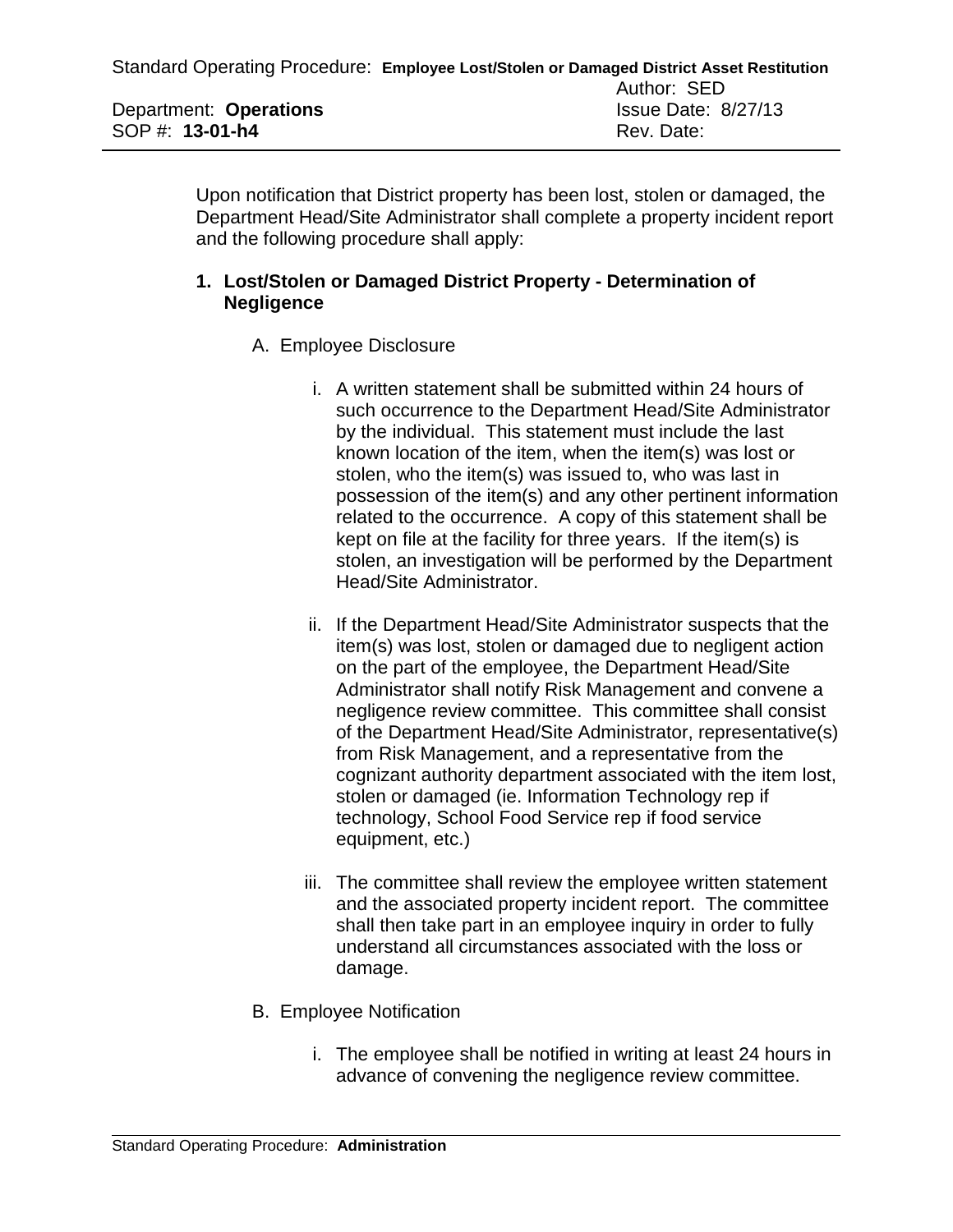|                        | Standard Operating Procedure: Employee Lost/Stolen or Damaged District Asset Restitution |
|------------------------|------------------------------------------------------------------------------------------|
|                        | Author: SED                                                                              |
| Department: Operations | <b>Issue Date: 8/27/13</b>                                                               |
| SOP #: $13-01-h4$      | Rev. Date:                                                                               |

- ii. The employee shall be informed of the nature of the committee and shall be afforded the opportunity to have an association representative present during the inquiry.
- C. Negligence Determination
	- i. Upon completion of the inquiry the Department Head/Site Administrator shall make a recommendation as to the determination of negligence (attachment 1)
	- ii. Attachment 1 shall then be forwarded to the respective Assistant Superintendent for the Division involved for final negligence determination review.
	- iii. Once negligence determination is confirmed and if monetary restitution is to be assessed (in accordance with section 2 – valuation), it shall be the responsibility of the Department Head/Site Administrator to collect all assessed restitution and forward to the District's Revenue Department as per attachment 2.
	- iv. Attachment 1, the employee statement and all pertinent documentation shall be forwarded to the revenue department along with the attachment 2.

## 2. **Lost/Stolen or Damaged District Property – Valuation**

- A. The restitution procedure shall be used for all items lost, stolen or damaged that are on the capital material inventory or have a yellow Escambia County School District asset tag.
	- i. If restitution is to be assessed, the value of the item(s) lost, stolen or damaged shall be the full, current replacement value of the item(s) as determined by the District cognizant authority or the full repair cost, whichever is less.
	- ii. The item(s) value shall be included in attachment 2.